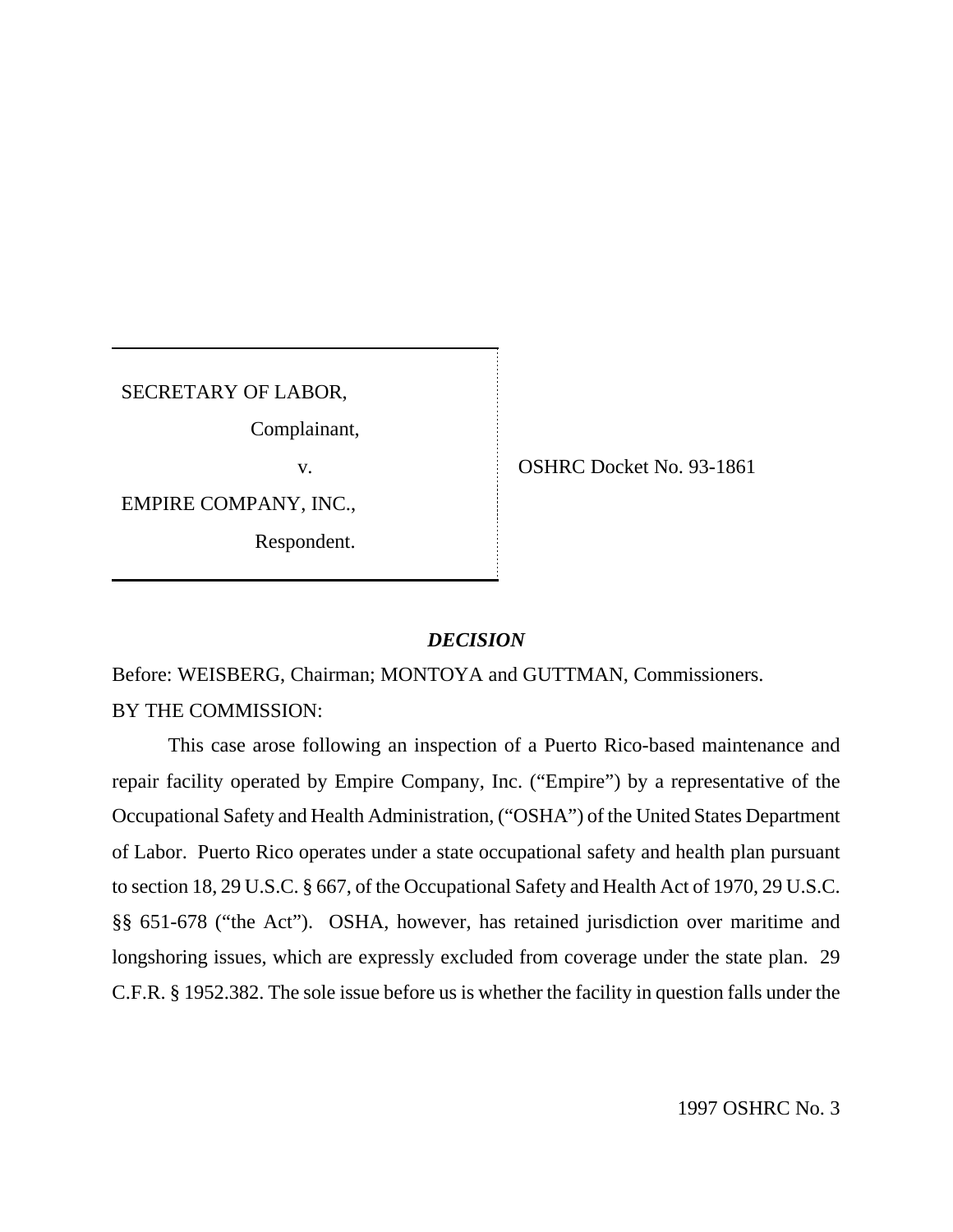scope of the marine terminal standards.<sup>1</sup> Review Commission Chief Administrative Law Judge Irving Sommer found that Empire's facility was in fact subject to the marine terminal standards. We affirm the ruling of the judge.

## *I. Facts*

Empire's facility is located in close proximity to the Ponce, Puerto Rico, municipal marine terminal. The Empire building itself is located approximately one-half mile inland from the Ponce wharf and berthing locations, next to the administrative offices of a stevedoring company, Luis Ayala Colon ("LAC"). Situated between the wharf and Empire's premises is a railroad car unloading facility operated by CHEMEX Corporation. Railroad cars are transferred from barges to railroad tracks at the wharf, then transported to the CHEMEX unloading facility.

Empire's activities include the maintenance, repair, and rental of equipment. The company does not, however, move materials or cargo from vessel to shore or shore to vessel. Empire's client list includes nonmaritime-customers, although the bulk of its work is maritime related. For example, approximately 80% of the finger lifts (used to lift and move heavy loads, such as palates) that Empire rents are to clients in the maritime industry, and to LAC in particular. Approximately 85% of the chassis and 100% of the containers that Empire repairs are for clients within the maritime industry. Empire also provides diesel fuel to LAC and the City of Ponce, which operates a crane in the municipal terminal.

At the time of the inspection, Empire employees were repairing two finger lifts and performing welding and other repair work on two chassis. The compliance officer also observed containers stored on the site. He testified that Carlos Baerga, Empire's manager, told him that LAC was using the land for storage. Also located on the site were LAC trucks used for picking up containers.

2

<sup>&</sup>lt;sup>1</sup>The parties stipulated at the hearing that should Part 1917 be found applicable, "the citation" would be affirmed with modified penalties, except for item 4 of citation 2, which the Secretary withdrew in [her] complaint."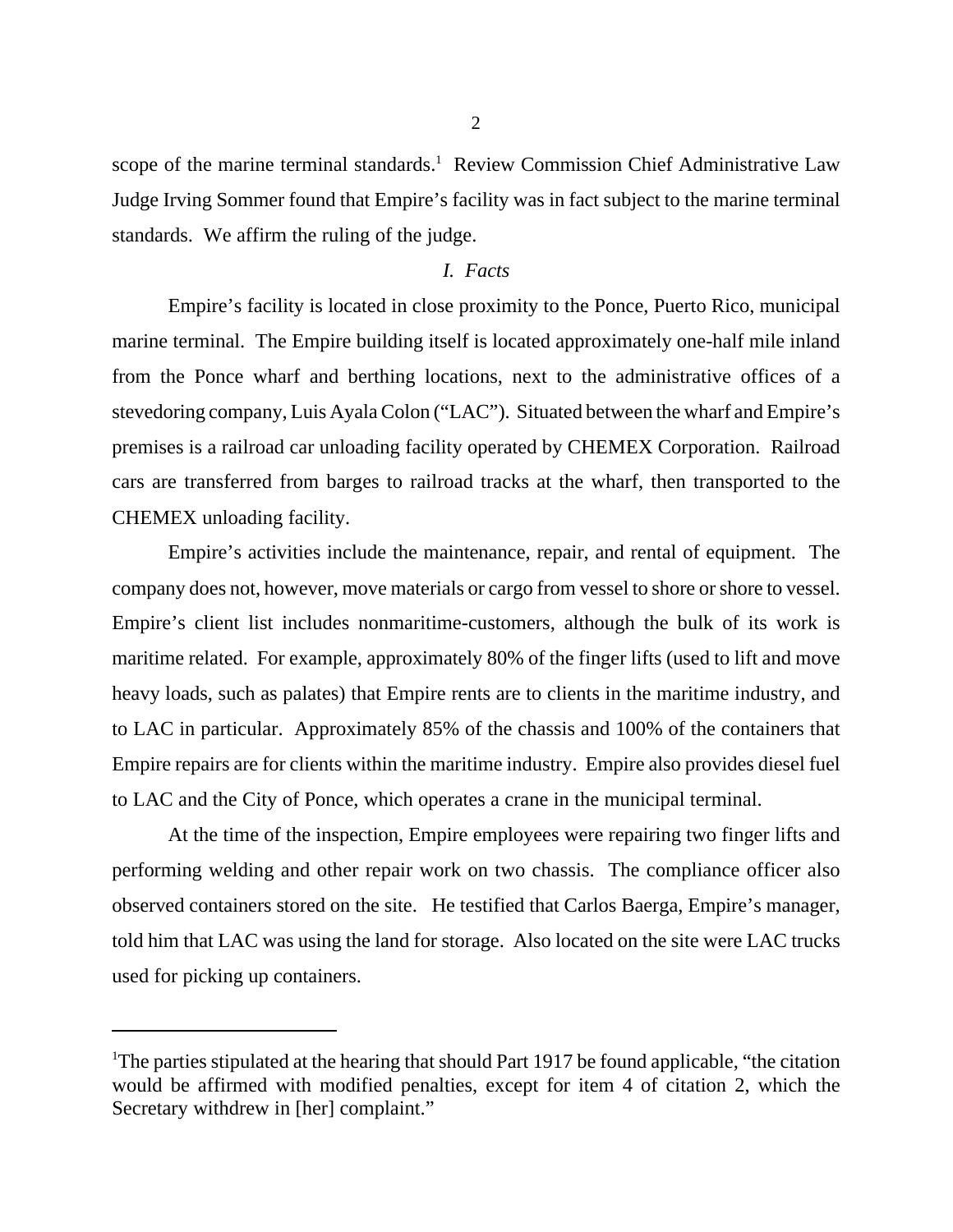### *II. Discussion*

OSHA's jurisdiction to issue citations to Empire depends on whether 29 C.F.R. Part 1917 applies to Empire's workplace. Section 1917.1 "Scope and applicability" provides, in pertinent part, that Part 1917 applies to:

employment within a marine terminal as defined in 1917.2(u), including the loading, unloading, movement or other handling of cargo, ship's stores or gear within the terminal or into or out of any land carrier, holding or consolidation area, or any other activity within and associated with the overall operation and functions of the terminal, such as the use and routine maintenance of facilities and equipment.

The crucial factor in determining the applicability of the marine terminal standard here involves analyzing whether the location falls under the definition of a "marine terminal as defined in section 1917.2(u)." The latter section defines a marine terminal as:

wharves, bulkheads, quays, piers, docks and other berthing locations and adjacent storage or contiguous areas and structures associated with the primary movements of cargo or materials from vessel to shore or shore to vessel including structures which are devoted to receiving, handling, holding, consolidation and loading or delivery of waterborne shipments and passengers, including areas devoted to the maintenance of the terminal or equipment. The term does not include production or manufacturing areas having their own docking facilities and located at a marine terminal nor does the term include storage facilities directly associated with those production or manufacturing areas.

29 C.F.R. § 1917.2(u).

In the Secretary's view, a marine terminal includes "not only the primary areas where cargo handling takes place but also all 'adjacent storage or contiguous areas and structures associated with the primary movement of cargo or materials from vessel to shore or shore to vessel including structures . . . including areas devoted to the maintenance of the terminal or equipment.'" Under this reading, a contiguous area is considered a marine terminal without regard to whether it is associated with the primary movement of cargo or materials from vessel to shore or shore to vessel. In contrast, Empire suggests that the regulation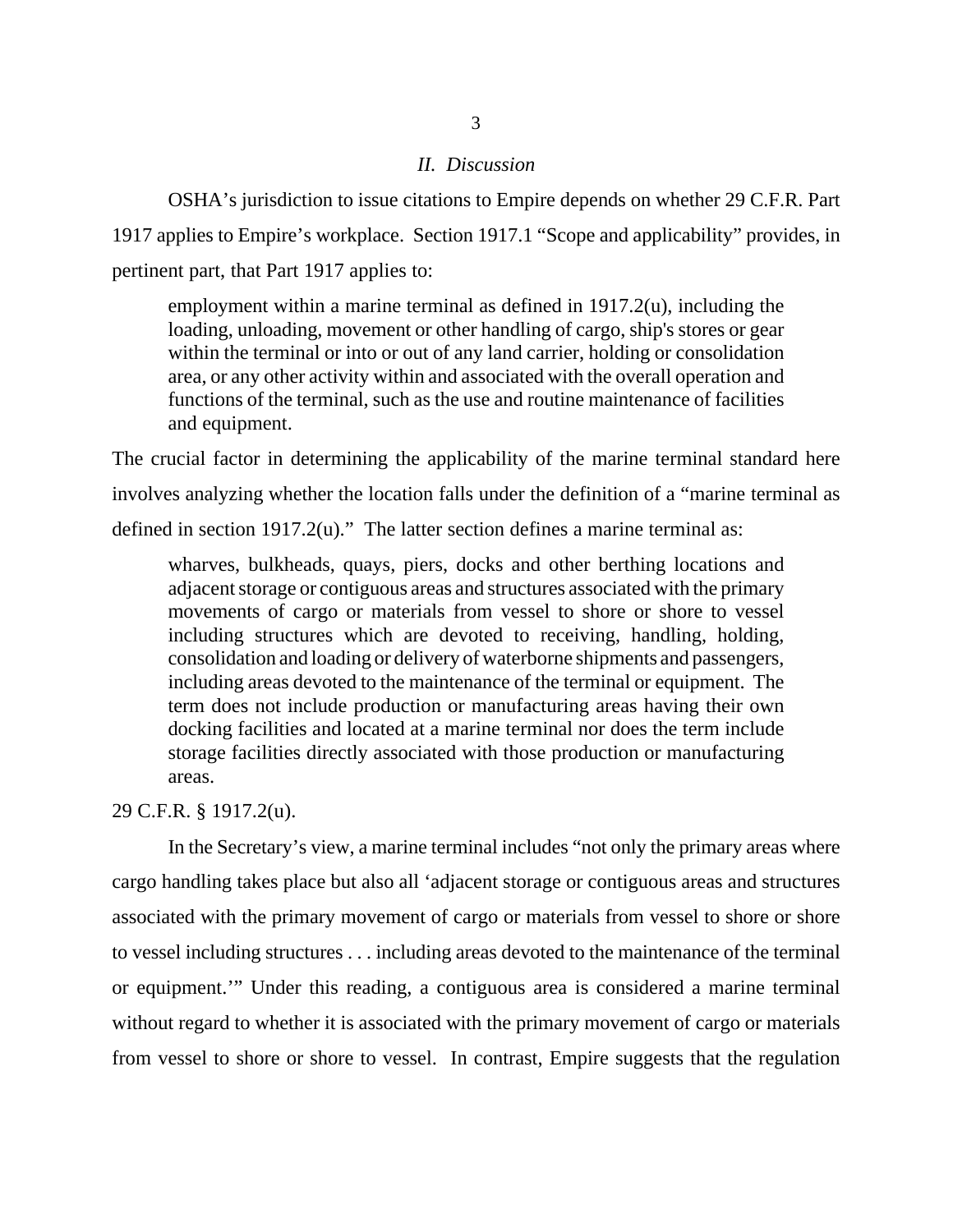requires that adjacent storage, contiguous areas, and structures all be associated with the primary movement of cargo in order to be considered marine terminals.

In ascertaining the meaning of a regulation, we first examine the language of the standard, and if necessary, the available legislative history. *Nooter Construction Co.*, 16 BNA OSHC 1572, 1574, 1993-95 CCH OSHD ¶ 30,345, pp. 41,837-38 (No. 91-237, 1994) (*citing Chevron U.S.A., Inc. v. NRDC, Inc.*, 467 U.S. 837, 842-43 (1984)). If the text and structure of the standard or the pertinent legislative history do not make plain the meaning, we must examine the Secretary's stated interpretation of the regulation. *Id.* Her interpretation must be given effect, provided such interpretation is "reasonable." *Martin v. OSHRC (CF&I Steel Corp.)*, 499 U.S. 144 (1991).

In this case, the language of the standard does not make clear under what circumstances a contiguous area may be considered a marine terminal. The parties have not cited us to any pertinent regulatory history that provides guidance. We turn, therefore, to the Secretary's construction of section 1917.2(u) that areas contiguous to wharves, bulkheads, quays, piers, docks and other berthing locations may be considered marine terminals without regard to the primary movement of cargo. We find that the Secretary's interpretation, while not the only plausible reading, cannot be held to be unreasonable.<sup>2</sup>

<sup>2</sup>Both the Secretary and Empire presented testimony as to the meaning of the standard. The witness testifying on behalf of Empire was intimately involved in the promulgation of the standard, while the witness for the Secretary presented testimony concerning the current interpretation of the regulation. The judge discredited the testimony of Empire's witness as "ambivalent and self contradictory" and inconsistent with the "facts of record" and the "terms of the scope and definition provisions of Part 1917." In contrast, the judge found the testimony of the Secretary's witness to be "more persuasive and entitled to greater weight." We see no reason to disturb the judge's conclusions.

Both parties also presented limited written evidence which proved inconclusive in clarifying the meaning of the standard. Neither submission provided assistance as to the definition of the terms "marine terminal" or "contiguous."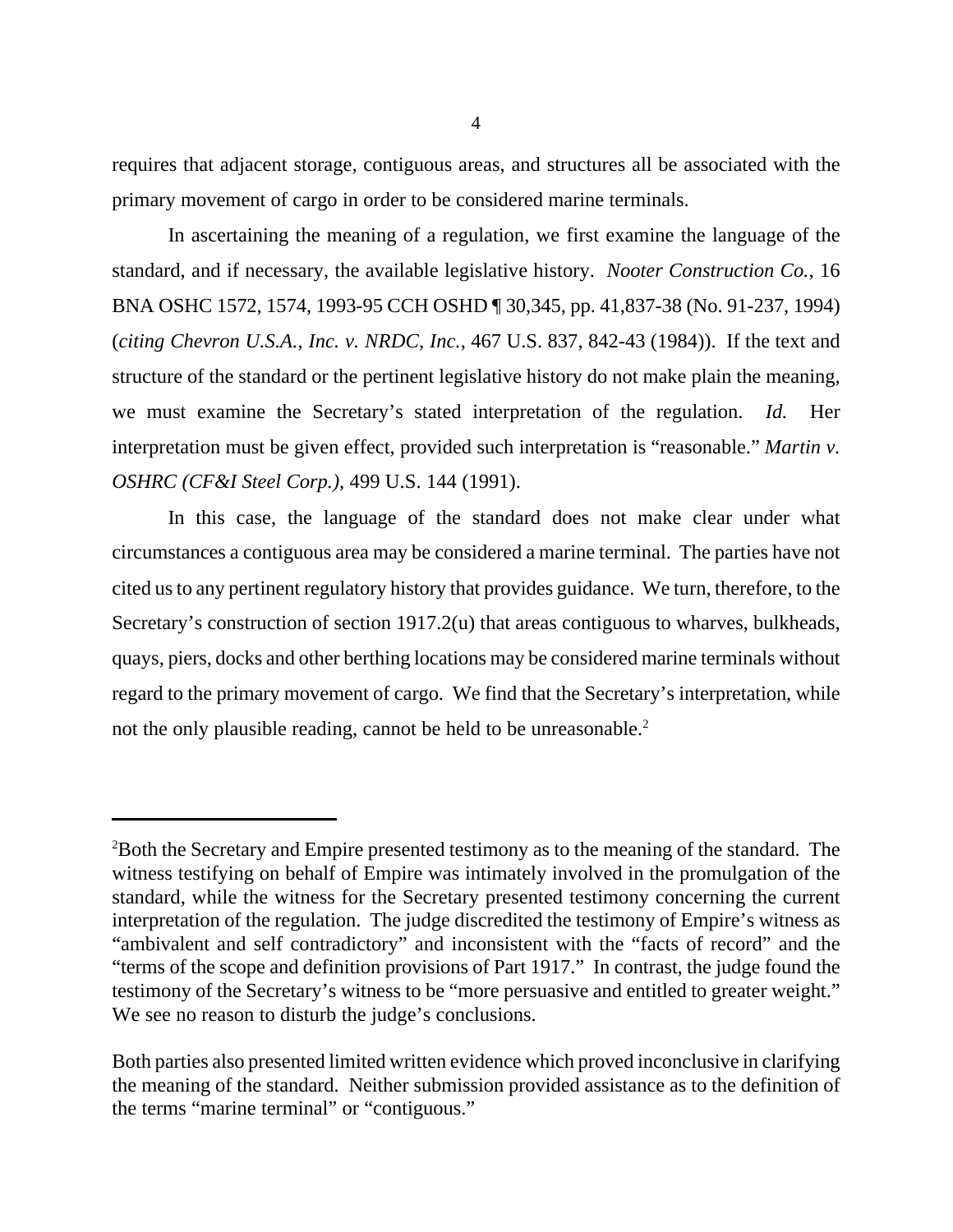This leaves the question of whether Empire's workplace can be considered an adjacent storage or contiguous area. A close examination of the record indicates insufficient evidence to support a holding that Empire is an adjacent storage area. The Secretary briefly argues that Empire should be considered an adjacent storage area, based in part on the asserted storage operations of CHEMEX Corporation, which is located in close proximity to Empire, and on the compliance officer's testimony that he observed containers stored on the site. However, Empire maintains in its reply brief that any containers or chassis in the area were present for the purpose of rehabilitation or maintenance, rather than storage, and we find no reason to question that assertion.

The term "contiguous" is not defined within the regulation. The administrative law judge defined the term to mean "adjacent," "nearby" and "not distant" or "relatively near," and found that Empire's facility was a marine terminal because it is "adjacent to other areas, including storage areas, associated with the handling of marine cargo." He concluded that Empire's facility was "part of a single, overall facility which comes within the definition of a marine terminal." We agree with the judge.

Empire points out that contiguous can mean "being in actual contact, touching, sharing an edge or boundary." However, the term also can encompass things that are "nearby, close, not distant," contrary to Empire's claim that things must be "in actual contact" or "touching" to be contiguous. WEBSTER'S THIRD NEW INTERNATIONAL DICTIONARY 492 (3d ed. 1986). We, therefore, find that "contiguous," as used in section  $1917.2(u)$ , can mean "nearby."

Applying this definition to the facts, we find that Empire's facility and work locations are a marine terminal. Empire's facility is located approximately one-half mile from the wharf area. All of the property between Empire and the wharf is devoted to maritime activities. The CHEMEX facility receives railroad cars that are transferred from barges to railroad tracks at the wharf. The other shoreward facilities are the wharves themselves.